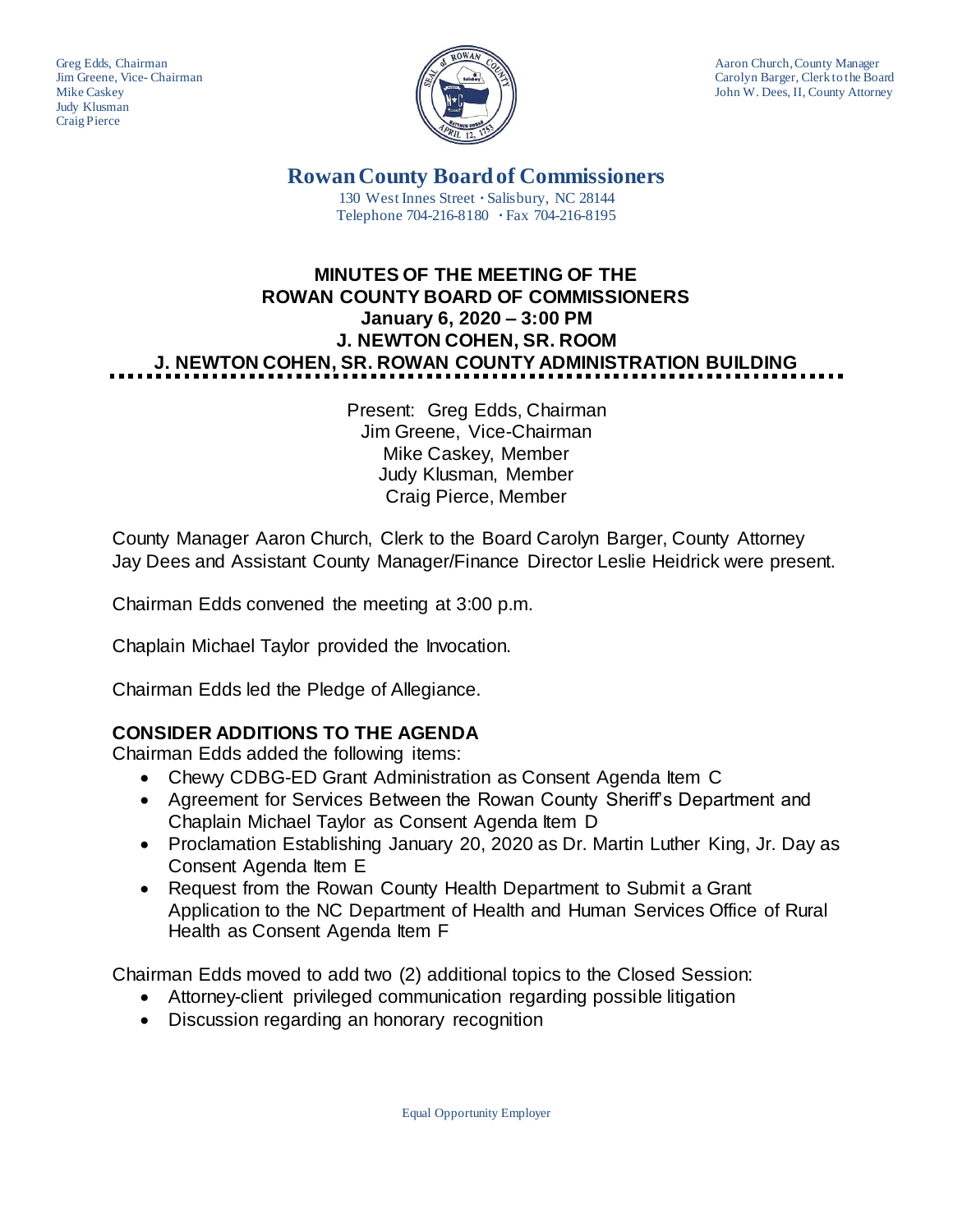#### **CONSIDER DELETIONS FROM THE AGENDA**

There were no deletions from the agenda.

#### **CONSIDER APPROVAL OF THE AGENDA**

Commissioner Klusman made a motion to approve the agenda as amended. The motion was followed by a second by Commissioner Pierce and passed unanimously.

#### **CONSIDER APPROVAL OF THE MINUTES**

Commissioner Klusman moved, Commissioner Greene seconded and the vote to approve the minutes of the December 16, 2019 Commission Meeting passed unanimously.

#### **1. CONSIDER APPROVAL OF CONSENT AGENDA**

Commissioner Klusman moved approval of the Consent Agenda as amended. The motion was seconded by Commissioner Greene and passed unanimously.

The Consent Agenda consisted of the following:

- A. FY20 ROAP Grant Application
- B. Purchase of Tables and Chairs From Classroom Essential
- C. Chewy CDBG-ED Grant Administration (Addition to the Consent Agenda)
- D. Agreement for Services Between the Rowan County Sheriff's Department and Chaplain Michael Taylor (Addition to the Consent Agenda)
- E. Proclamation Establishing January 20, 2020 as Dr. Martin Luther King, Jr. Day (Addition to the Consent Agenda)
- F. Request from the Rowan County Health Department to Submit a Grant Application to the NC Department of Health and Human Services Office of Rural Health (Addition to the Consent Agenda)

#### **2. PUBLIC COMMENT PERIOD**

Chairman Edds opened the Public Comment Period to entertain comments from any citizens wishing to address the Board. The following individual came forward:

• Charles David Allen from China Grove discussed a problem he was having with a neighbor's sewer issue. Mr. Allen sought the Board's assistance and Chairman Edds said the County Attorney would contact Mr. Allen.

With no one else coming forward, Chairman Edds closed the Public Comment Period.

#### **3. PUBLIC HEARING FOR Z 09-19**

Planner Aaron Poplin presented the staff report for Z 09-19 and also provided a power point as he discussed the request. Mr. Poplin said Daniel Gomez and Karen Mendieta were requesting a rezoning of their properties located off US Hwy 52 to expand their business operations to include auto repair and used tire sales. They currently operate a used car dealership off Tax Parcel 542 045.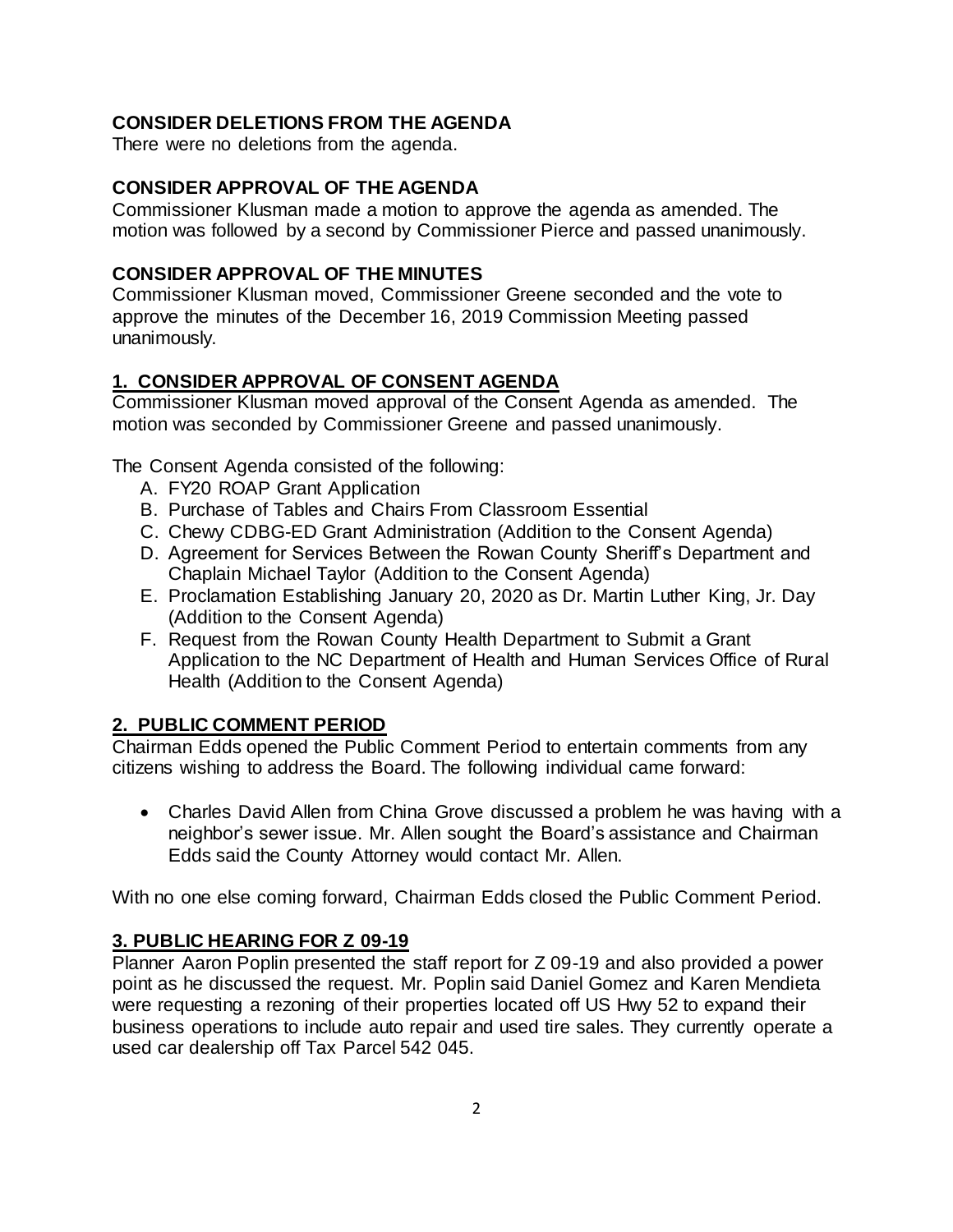In 2013 Tax Parcels 542 045 and 542 044 were rezoned from RA to a CBI-CUD with the only allowed use being auto sales. There were no extra conditions attached to the zoning district and the parcels still had this zoning classification. Parcel 542 030 was zoned RA and had been vacant since around 2013; the last use of the property was for a mobile home, which was removed around 2013.

With regards to the request according to any plans and policies, Mr. Poplin said the Eastern Area Land Use Plan (LUP) encouraged commercial and industrial uses that had a need for rail and US Highway access in this area.

Using the power point, Mr. Poplin discussed the zoning district's purpose and intent.

Mr. Poplin said the application was for a CBI/CUD, which would only allow for the requested uses of continued automobile sales, the addition of an auto mechanics shop and a used tire shop. Using the power point, Mr. Poplin showed the location for the proposed uses.

The existing auto sales business was over 300' from the nearest residence, which exceeded the need for screening. The proposed use would come within 200' of a residence that would require Type A screening. Mr. Poplin discussed a 20' buffer area between a home site and a commercial use as required in the Zoning Ordinance. The buffer would comprise of a 20' buffer along with 100% opaque fencing.

Mr. Poplin highlighted any potential impacts on facilities such as roads, utilities and schools.

On November 25, 2019 the Planning Board held a courtesy hearing for the request and there were no concerns with the site as proposed. The Planning Board approved the request and adopted the following statements.

Statement of Consistency: Z 09-19 is consistent with the Eastern Land Use Plan based upon the identified use and attached site plan; furthermore, the adoption of Z 09-19 is reasonable and in the public interest based upon the same.

Statement of Reasonableness: In accordance with Section 21-362J of the Rowan County Zoning Ordinance and after due consideration, the Planning Board advises that Z 09-19 request is reasonable and in the public interest based upon the identified usage and compatibility with the Eastern Land Use Plan and the requested zoning.

Mr. Poplin noted staff's comments in the staff report indicating that since the request was a conditional district, the Board may want to suggest mutually agreed upon conditions to the request. Also, with a conditional district, only the uses and buildings shown on the site plan would be allowed. Changes to the buildings or uses would require another rezoning process.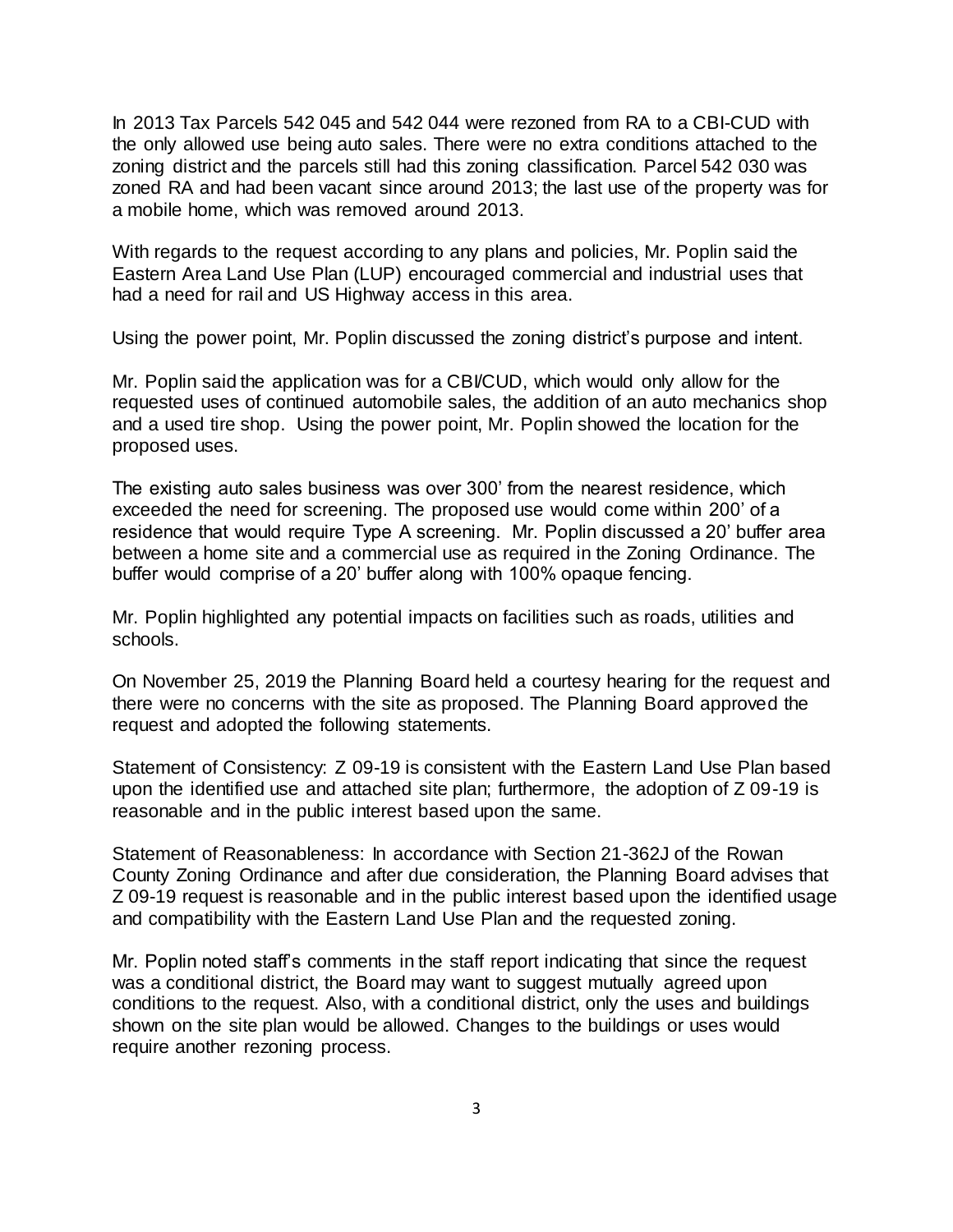Commissioner Klusman asked if the applicant would be required to have a septic system and Mr. Poplin said the matter would be an issue for consideration by the Environmental Health Department.

Chairman Edds expressed concern with the potential of used tires piling up and asked how the Board could protect the surrounding neighbors. Mr. Poplin said the Board could impose a condition stating no outside storage of tires as part of the approval process.

Chairman Edds also shared concerns that some repair shops had vehicles that were not repairable and collected behind those sites in a storage area. Mr. Poplin reiterated the Board could impose conditions that would not allow unrepairable vehicles to be collected on site.

Commissioner Pierce added that if the Board had concerns about the visibility, the Board could require screening from the roadside and from the neighbors.

Commissioner Caskey inquired as to whether there was a limit on the number of junked vehicles allowed. Mr. Poplin said there was a limit applied to residences but not for businesses of this nature.

County Attorney Jay Dees said in a conditional district the Board could cap the number of vehicles and the option would need to be agreed to by the applicant. Mr. Dees said the Board could impose a condition for no outdoor storage of tires.

The applicant, Daniel Gomez came forward. Mr. Gomez explained that customers would come in and have their tires changed and he would be open to sell the used tires.

Chairman Edds said the Board wanted to ensure the surrounding property owners the site would not become a junkyard. Mr. Gomez said the business was not planning to be a junkyard or keep old cars.

Mr. Gomez confirmed to Commissioner Klusman he would be willing to put up more screening if he had to.

In response to an inquiry from Commissioner Greene, Mr. Gomez said he had already sent in the paperwork for the entrance to the building and was hoping for approval by the State.

Mr. Poplin clarified to Commissioner Pierce that Staff could cite the business if it exceeded the number of vehicles allowed on the property but only if a condition was imposed by the Board during the approval process.

Chairman Edds said he did not want to put a limit on the total number of cars but was more concerned with the screening.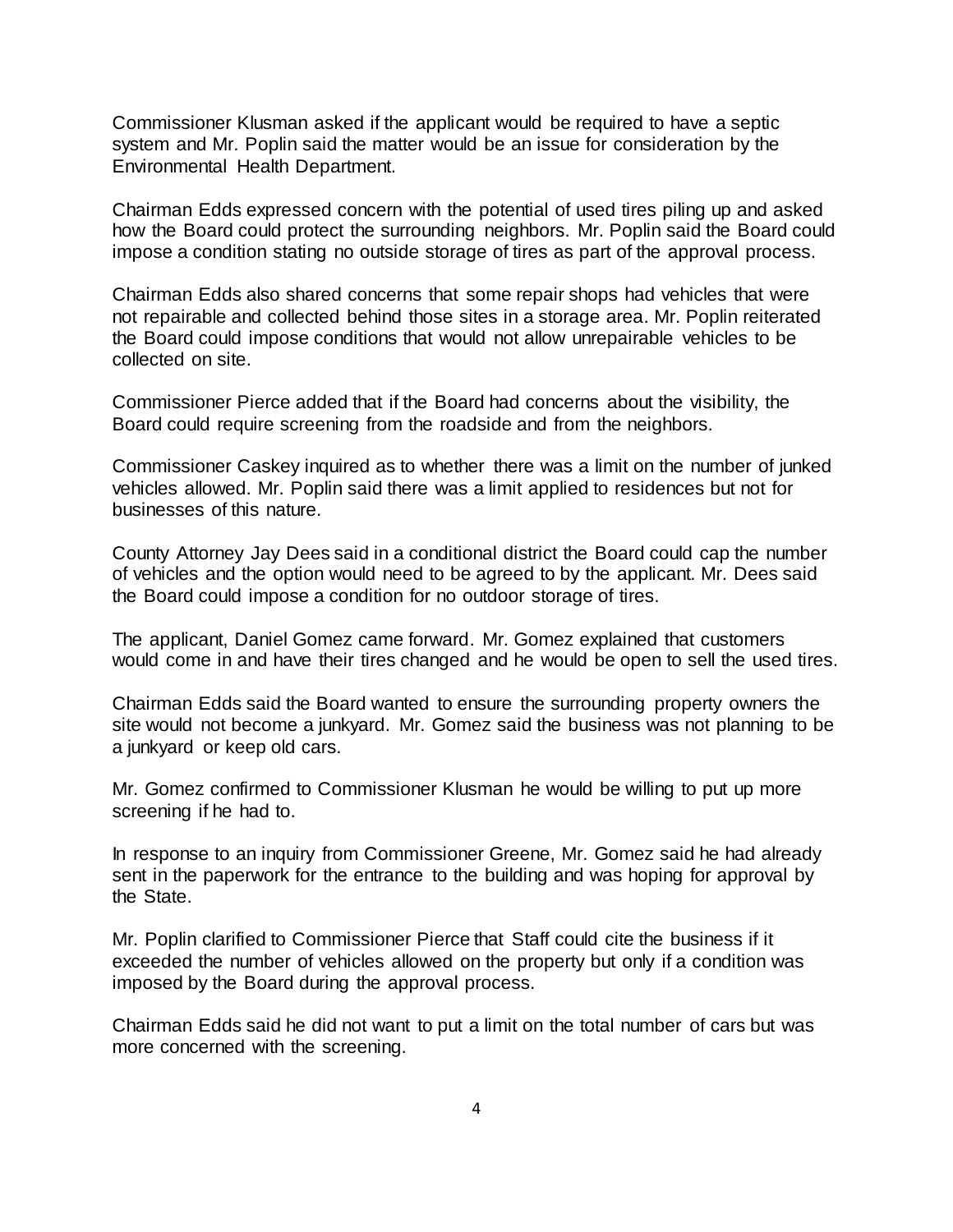Commissioner Pierce said he would like to put some type of limit on the number of vehicles in the event the number of vehicles became an issue. Commissioner Pierce felt the limit would give the Board recourse in the future for any violations.

Commissioner Greene said he would rather see a limit on the number of vehicles as opposed to requiring screening along the front of the property. Commissioner Greene said since Mr. Gomez was trying to start a business people needed to be able to see the business and services offered.

Commissioner Pierce agreed there should not be screening along the front of the business but wanted to see screening between the business and the neighbors.

Commissioner Pierce asked Mr. Gomez if he was agreeable to having a limit imposed on the number of cars that would be allowed on the property and Mr. Gomez said yes.

Chairman Edds suggested horizontal screening be required if vehicles were to be stored behind the well house that was depicted on the map.

Commissioner Klusman asked what number triggered the additional screening and Commissioner Pierce responded any vehicles stored behind the well house would require additional screening.

Chairman Edds opened the public hearing and with no one coming forward to address the Board, Chairman Edds closed the public hearing.

In response to an inquiry from Commissioner Caskey, Mr. Poplin said no citizen concerns had been expressed at the Planning Board meeting and Staff had not received any calls.

Chairman Edds moved approval of the Statement of Consistency as follows: Z 09-19 is consistent with the Eastern Land Use Plan based upon the identified use and attached site plan; furthermore, the adoption of Z 09-19 is reasonable and in the public interest based upon the same. The motion was seconded by Commissioner Pierce and passed unanimously.

Chairman Edds moved approval of the Statement of Reasonableness as follows: In accordance with Section 21-362(J) of the Rowan County Zoning Ordinance and after due consideration, the Planning Board advises that Z 09-19 request is reasonable and in the public interest based upon the identified usage and compatibility with the Eastern Land Use Plan and the requested zoning. The motion was seconded by Commissioner Pierce and passed unanimously.

Chairman Edds moved approval of Z 09-19 with the conditions as discussed. The motion was seconded by Commissioner Pierce and passed unanimously.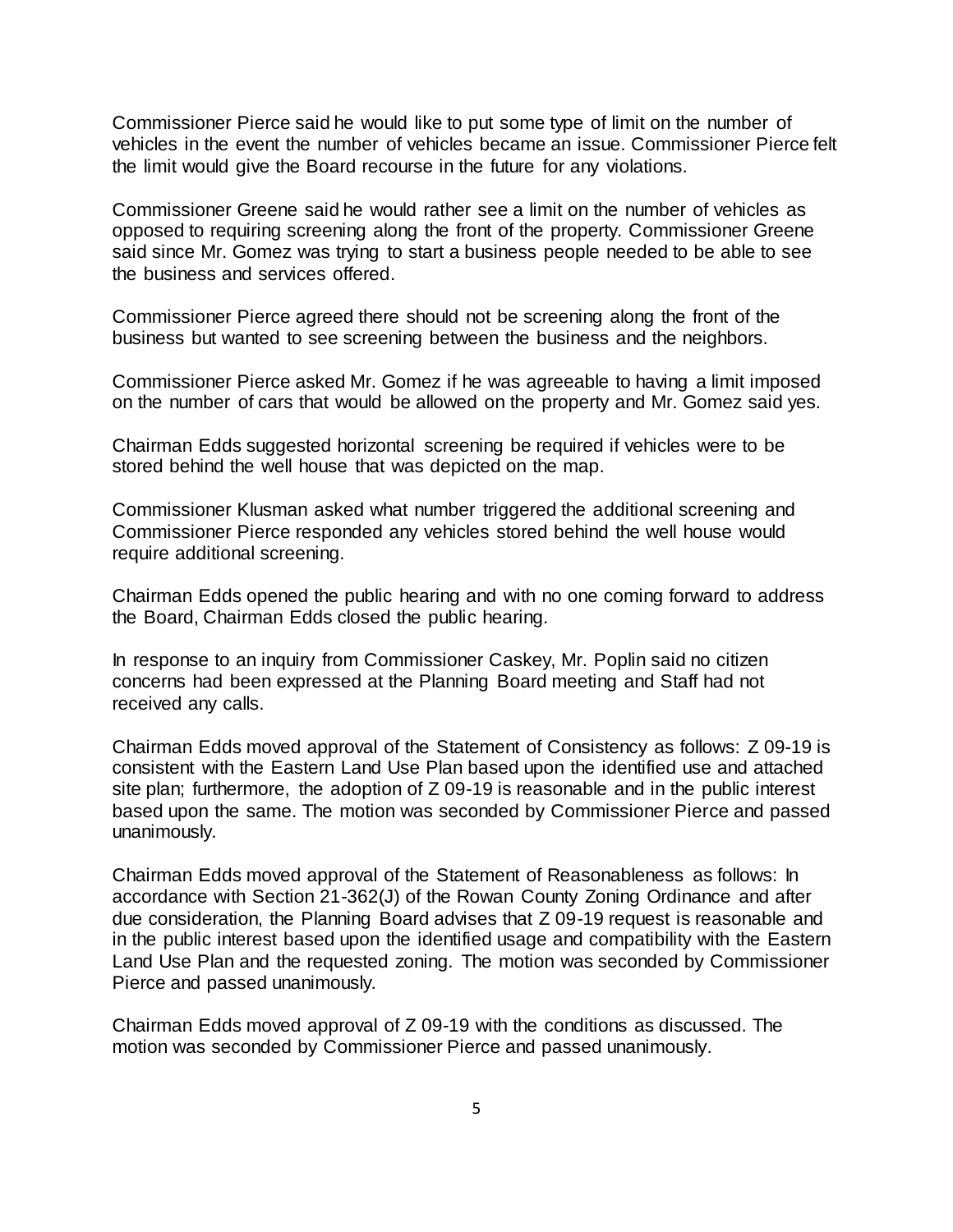#### **4. PUBLIC HEARING FOR Z 10-19**

Shane Stewart, Assistant Planning Director, presented the staff report. The report stated Planning Staff had met with Bobby Harrison, a representative for the Price of Freedom Museum (Museum), concerning the Museum's desire to add a 4,800 square foot building for the storage of additional memorabilia.

According to Mr. Stewart, the Museum and Kenneth Seagle (Tax Parcel 207-052) were requesting the rezoning for the following 6.39 acres associated with their tax parcels: 207-007 (Museum) – 5.81 acres from Rural Agricultural (RA) to Institutional (INST) and .29 acres from RA to Rural Residential (RR); 207-052 (Seagle) - .29 acres from RR to INST. The Museum is located at 2420 Weaver Road in China Grove, NC.

Using a power point, Mr. Stewart showed the site in question, as well as the surrounding area.

Mr. Stewart said the site used to operate as the former Patterson School up until 1976. The Museum purchased the property from the Rowan-Salisbury School System (RSSS) approximately two (2) months ago.

Procedurally, Mr. Stewart said the request had received unanimous support from the Planning Board during its November 25, 2019 meeting. No one spoke in opposition to the rezoning at the meeting. The Planning Board adopted Statements of Consistency and Reasonableness, which were included in the agenda packet.

Commissioner Pierce moved approval of the Statement of Consistency as follows: Z 10- 19 is consistent with the Western Land Use Plan based on the following: institutional district is a very exclusive zoning district set aside for public use and therefore matches the former use that was a school and the current use for a museum. The motion was seconded by Commissioner Klusman and passed unanimously.

Commissioner Pierce moved approval of the Statement of Reasonableness as follows: In accordance with Section 21-361(J) of the Rowan County Zoning Ordinance and after due consideration, the Planning Board advises that Z-10-19 request is reasonable and in the public interest based on the following: a good reuse of an existing abandoned public school building as a public museum well fitting to the institutional zoning district. It is reasonable in that it creates a conforming zoning for the existing non-conforming use. The motion was seconded by Commissioner Klusman and passed unanimously.

Commissioner Pierce moved approval of Z 10-19. The motion was seconded by Commissioner Greene and passed unanimously.

### **5. CONSIDER REQUEST FROM EMERALD BAY HOMEOWNERS ASSOCIATION FOR NO WAKE ZONE**

Mark Scott, President of Emerald Bay Homeowners Association (HOA), presented the request for a No Wake Zone (Zone) at High Rock Lake in the Panther Creek area. Mr.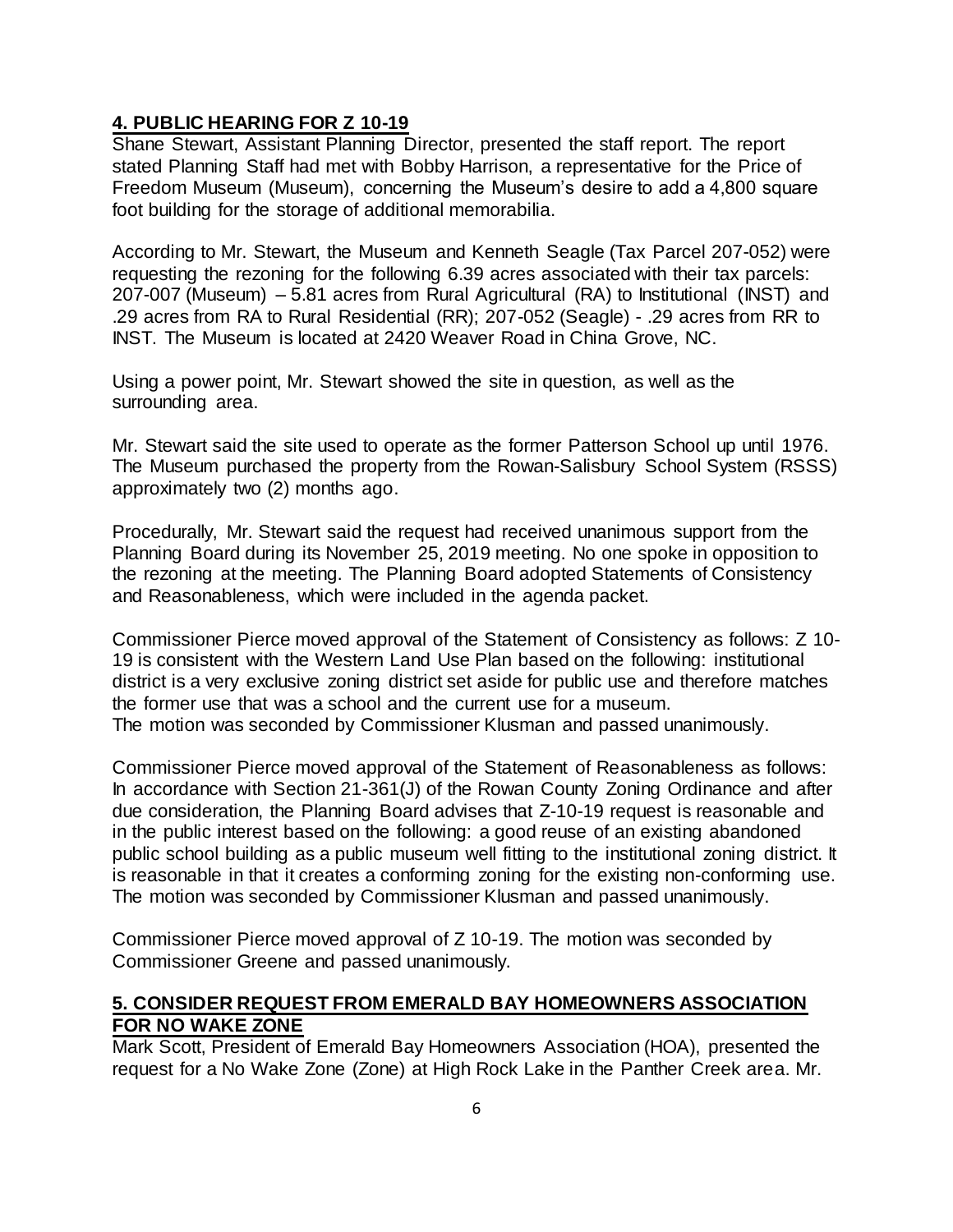Scott said the Emerald Bay Subdivision was located on the southeast corner of the County on Panther Creek and right next to the Eagle Point Nature Preserve.

Mr. Scott the HOA met in November and approved allowing him to represent the HOA in submitting the request to the Commissioners. Mr. Scott shared the safety concerns on Panther Creek, which included high speed boats, jet skis, and of greatest concern were the water skiers and boats pulling children on tubes. Mr. Scott said these users were creating safety hazard issues for the residents in the Emerald Bay Subdivision.

Mr. Scott said the HOA recommended a No Wake Zone in the vicinity of the Emerald Bay HOA Community Piers or at a location recommended by the North Carolina Wildlife Resources Commission (WRC).

Mr. Scott said the WRC had a process for approving No Wake Zones and he provided a handout for the process. Mr. Scott said the WRC did not accept applications from individuals or organizations and would only accept applications from municipalities and counties. Mr. Scott asked the Board to pursue the process with the WRC to obtain approval for the No Wake Zone for the safety issues.

In response to an inquiry from Commissioner Greene, Mr. Scott described the location of an existing Danger Buoy. Mr. Scott said the Danger Buoy was not in the channel but rather upstream in Panther Creek. Mr. Scott said the HOA was not asking for further action in the area of the Danger Buoy.

Mr. Scott reiterated the HOA was looking for a No Wake Zone for the community pier.

Chairman Edds explained the request was just the beginning of the process and the Board was not making a decision. The WRC would investigate and make a recommendation back to the Board. Chairman Edds said everyone would have an opportunity to provide input regarding the No Wake Zone at a public hearing to be scheduled by the Board.

County Attorney Jay Dees said someone would have to pay for the buoy and its ongoing maintenance. Mr. Scott added the HOA had also discussed the issue of payment.

Commissioner Pierce moved to accept the request from the HOA at Emerald Bay to move forward with the procedures to have a No Wake Zone presented to the WRC. Commissioner Pierce included in the motion to schedule a public hearing for February 3, 2019. The motion was seconded by Commissioner Klusman and passed unanimously.